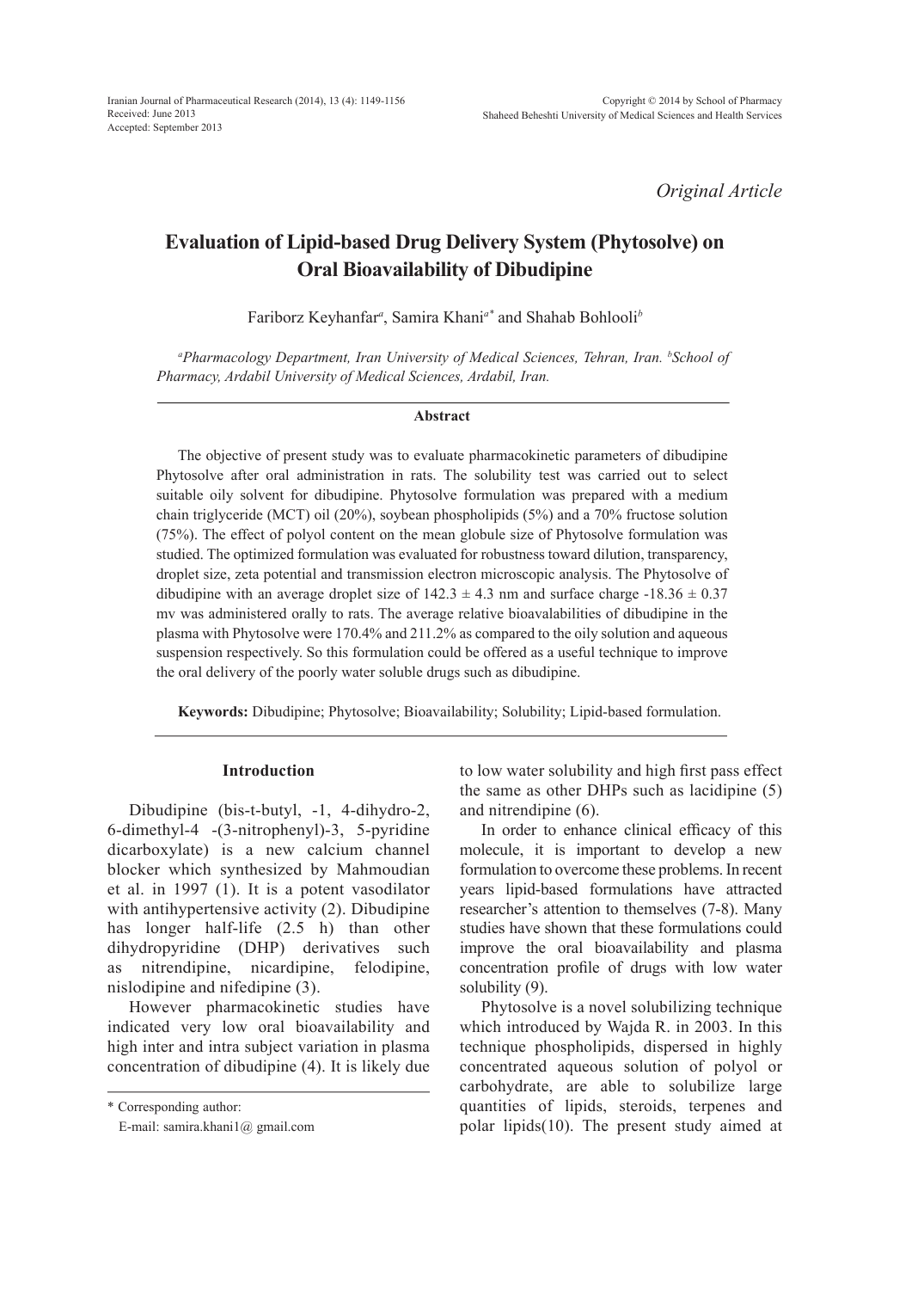developing an optimal Phytosolve of dibudipine and evaluating its pharmacokinetic potential.

#### **Experimental**

Dibudipine and mebudipine were purchased from Pars Biopharmacy Research Co. (Tehran, Iran). Medium chain triglyceride (MCT), soybean phosphatidylcholine (Lipoid S75) kindly provided by Lipoid GmbH (Ludwigshafen, Germany). HPLC grade acetonitrile, methanol and dichloromethane were obtained from Merck (Darmstadt, Germany). Double distilled water was obtained through a Milli-Q system (Millipore, USA). The vegetable oils were provided by Barij Essence Co. (Kashan, Iran).

## *Solubility study*

The solubility of dibudipine in different oils including MCT, Ethyl oleate, Thistle oil, Olive oil, Almond oil, Walnut oil, Flax seed oil and Mineral oil was determined by saturation solubility technique (11). An excess amount of the dibudipine added to small volume (1 mL) of the solvent and vortexed for 10 min. After equilibration by shaking at room temperature for 48 h, the mixture was centrifuged at 3000rpm for 20 min. The supernatant was withdrawn and filtered through a 0.2 μm syringe filter then analyzed by high performance liquid chromatography (HPLC).

# *Preparation of dibudipine phytosolve*

For preparation of Phytosolve formulation, 20 mg of dibudipine was dissolved in 2 g of MCT oil. 0.5 g of phospholipid (Lipoid S75) was dispersed in the 7.5 g of polyol phase at room temperature and homogenized using an Ultra-Turax homogenizer (IKA T10B, Germany). The oily phase (MCT plus dibudipine) was added slowly to the phospholipid-polyol phase and mixed well. Final mixture was sonicated with a probe sonicator (Hielscher, Germany) with a 70% amplitude and cycle 0.6 for 10 min to decrease particle size in emulsion. Different Phytosolve formulations were prepared with various polyol phases such as glycerol, a 70% fructose solution or a 70% sucrose solution to achieve an optimum formulation.

# *Characterization of formulation Measurement of size and zeta potential*

The mean particle size, poly dispersity index and zeta potential of the Phytosolve formulation were measured using photon correlation spectroscopy instrument, zetasizer Nano (Malvern, UK) at 25 °C. The formulation was diluted with distilled water (1:100) to avoid particle interaction during measurement.

## *Physical robustness to dilution*

The formulations were diluted 50, 100, 500 and 1000 times with double distilled water. The diluted emulsion were evaluated for any physical changes such as precipitation or phase separation after 24 h, one week and one month storage in 4 °C.

## *Percentage transmittance*

Phytosolve formulations were diluted 200 times with distilled water and %Transmittance was measured using UV-Visible spectrophotometer (Pharmacia Biotech, UK) at 650 nm against distilled water as blank. The stability of different Phytosolve formulations (DPF, DPG, DPS) were assessed through transmittance measurement 30 minute after preparation and 7 days later.

## *Transmission electron microscopy*

A drop of diluted formulation were deposited on a 200 mesh holey film grid and stained with uranyl acetate after drying. The samples were observed with LEO 906 transmission electron microscope (ZEISS, Germany).

#### *Pharmacokinetic study*

Male Wistar rate weighing 250-300 mg were obtained from the Razi institute (Karaj-Iran). The protocol of animal experimental study was approved by ethics committee of the Tehran University of Medical Sciences. The animals were kept in standard condition (25  $\pm$  2° C and 55  $\pm$  5% humidity). They fasted overnight with free access to water before drug administration. The Phytosolve and control formulations (oily solution, suspension) were administered orally (10 mg/Kg) with a gavage needle. The dibudipine suspension was prepared with hydroxymethylcellulose as suspending agent in water. The blood samples  $(500 \mu L)$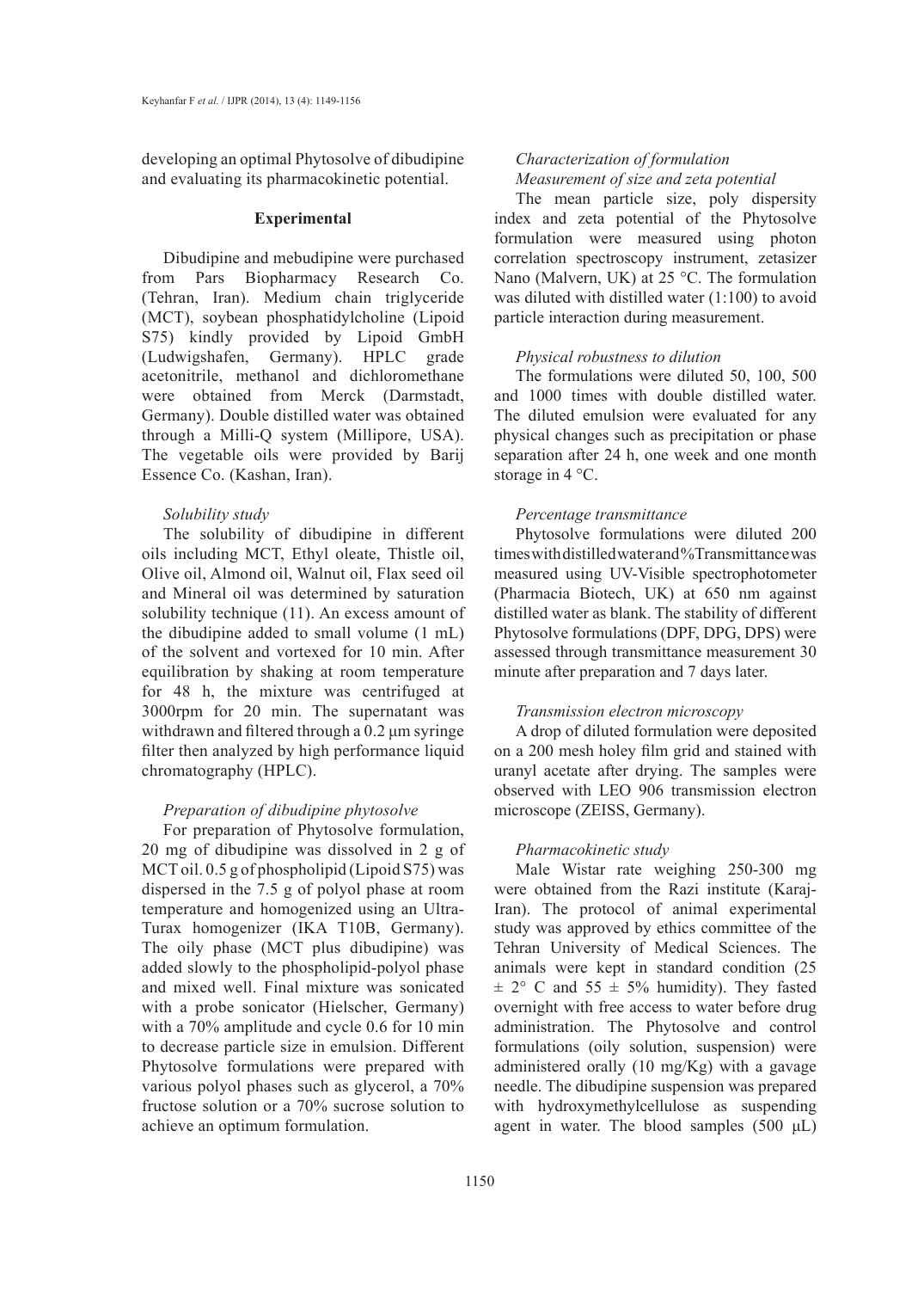were collected via a catheter which implanted 2 days before the experiment in the jugular vein according to Thrivikraman reported protocol (12) in heparinized tube at 0, 10, 20, 30, 60, 90, 120, 240 and 360 min after orally administration. The plasma was separated by centrifugation at 5000 rpm for 20 min and stored at -20 $\,^{\circ}$ C until analysis with HPLC.

#### *Analysis of dibudipine concentration*

A reverse phase HPLC system containing a 600 pump, a UV-vis detector and manual injector (Youngling, Korea), software (Autochro-2000) and a tracer excel ODS-A analytical column (4.6\*250 mm, 5 um) was used to assay the plasma concentration of dibudipine. The mobile phase was methanol:acetonitrile:water (75:5:25) with flow rate 1 mL/min. The UV detector was adjusted on 238 nm for analysis.

## *Plasma sample preparation*

Mebudipine was used as internal standard and 10  $\mu$ L (4  $\mu$ g/mL) of it was added to 200  $\mu$ L of the plasma sample. There were mixed using a vortex mixer and 200 μL of NaOH (1 N) was added to them. After mixing for 1 min, 2 mL of dichloromethane was added and vortexed vigorously for 5 min and centrifuged at 5000 rpm for 25 min. The organic layer was transferred to a clean tube and evaporated at 40 °C under nitrogen flow. The residue was reconstituted in 100 μL of the mobile phase and the solution (20 μL) was injected on to the HPLC for analysis.

 The calibration curve for linearity was plotted using five concentrations (10, 50, 100, 500 and 1000 ng/mL) of dibudipine in blank plasma. The recovery percentage of dibudipine was determined by comparing the peak area of the extracted dibudipine from the plasma with the peak area of obtained by the direct injection of a pure standard dibudipine in mobile phase at three different concentrations (100, 500 and 1000 ng/mL).

The accuracy and precision of method and interday, intraday analysis variability were determined over the four concentrations (10, 100, 500 and 1000 ng/mL) in the blank plasma.

Various pharmacokinetic parameters (Cmax, Tmax, AUC and T½) were calculated for dibudipine Phytosolve, oily solution and suspension. The percent relative bioavailability (%F) of Phytosolve to reference formulations (suspension and oily solution) was calculated as bellow:

 $\%F = (AUCO - \infty \text{ product}/AUC0 - \infty \text{ reference}) \times 100$ 

The maximum concentration (Cmax) and the time needed to reach the maximum concentration (Tmax) values were obtained directly from the concentration versus time curve.

The area under the plasma drug concentrationtime curve from 0 to 6 h (AUC0-6) was calculated through the trapezoidal method. The area under the plasma drug concentration-time curve from 0 to infinity (AUC0-∞) was calculated via the sum of the areas obtained by the trapezoidal method (AUC0-6) and residual area (AUC6-∞). The residual area and T½ were obtained according to following equations (13).

> $AUCt-\infty = Ct/ke$  $T\frac{1}{2} = \ln 2/\text{ke}$

#### *Statistical analysis*

All data are reported as mean  $\pm$  S.D. Statistical comparisons were made using one way analysis of variance (ANOVA) followed by Tukey post hoc test at a level of significance of  $P < 0.05$ using SPSS software (version 14).

### **Results and Discussion**

#### *Solubility study*

To find out an appropriate oily phase in Phytosolve formulation, the solubility of dibudipine in various oils was tested. The solubility of dibudipine was found to be higher in MCT than other oils (Figure 1) so this oil was selected as the solvent.

In the present study the effect of a new lipid-based formulation (Phytosolve) on pharmacokinetic parameters of dibudipine after oral administration in rats was evaluated. Dibudipine belongs to 1, 4- dihydropyridines class and has low water solubility. The solubility of dibudipine in water is 0.00043 mg/mL. In order to select suitable oil with good solubilizing capacity for dibudipine, the solubility study was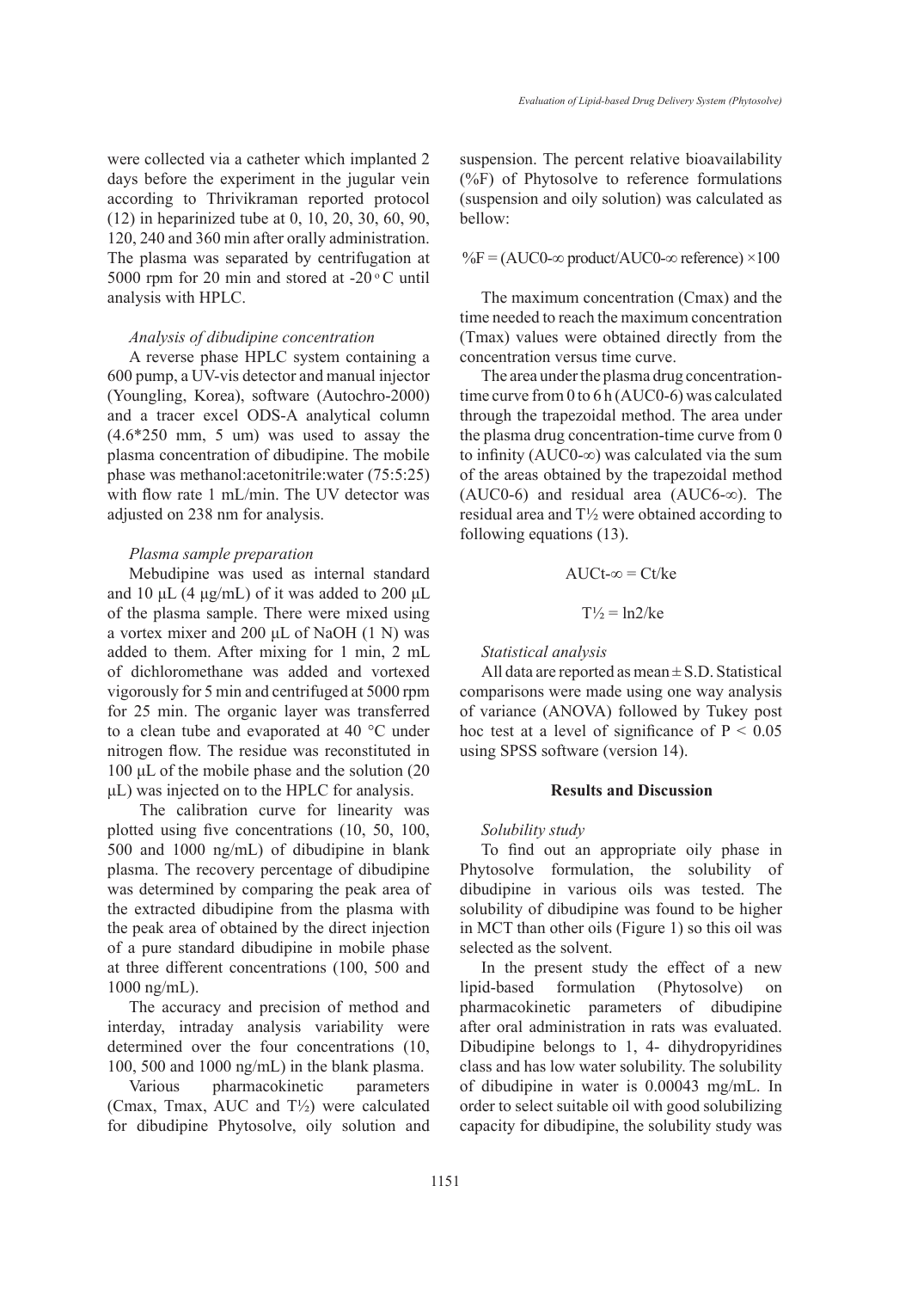

**Figure1.** Solubility of dibudipine in various oils; data expressed as the mean  $\pm$  S.D (n=3).

done. The results have shown MCT is better solvent respect to the other oils. Previous studies indicated MCTs were used in many formulations due to high fluidity, good solubility properties and emulsification ability (14), promoting bioavailability and lack of pharmacological  $action (15)$ .

#### *Selection of polyol phase*

The polyol phase is another component in the Phytosolve formulations. It decreases polarity of continuous phase and interfacial tension (16) and facilitates microemulsification of formulations (17). In order to evaluate the effect of polyol phase on the particle sizes of formulations, different formulations were analyzed using zetasizer. The results (Table 1) have shown the kind of polyol has not any significant effect on the particle size and zeta potential of formulations.

The percentage transmittance of the Phytosolve formulations (DPF, DPG, DPS) is indicated in Table 2. It can be seen from the table that the formulation DPF shows a very low difference in transmittance during 7 days as compared to other formulations. A lower value of transmittance differenc in formulation DPF can indicate the stability of this formulation.

*Characterization of selected Phytosolve formulation*

The main property of this formulation is the use of natural emulsifiers. The ionic and nonionic surfactants with short chain alcohol or amine cosurfactant were used in many formulations to form stable microemulsions. However the high toxicity of these surfactants limited their pharmaceutical usage and biocompatible zwitterionic naturally obtained surfactant such

| Table 1. Composition, mean droplet size, polydispersity index and zeta potential of different Phytosolve formulations. |  |  |
|------------------------------------------------------------------------------------------------------------------------|--|--|
|------------------------------------------------------------------------------------------------------------------------|--|--|

| Code       | Percentage w/w of different components in formulation |                | Mean droplet size $\pm$<br>$S.D.$ (nm) | PDI±S.D.         | Mean zeta potential $\pm$<br>S.D.(mv) |                   |
|------------|-------------------------------------------------------|----------------|----------------------------------------|------------------|---------------------------------------|-------------------|
|            | Oil(20%)                                              | Polyol $(75%)$ | Phospholipid $(5\%)$                   |                  |                                       |                   |
| <b>DPF</b> | <b>MCT</b>                                            | Fructose       | Lipoid S75                             | $142.3 \pm 4.3$  | $0.12 \pm 0.02$                       | $-18.36 \pm 0.37$ |
| DPG        | <b>MCT</b>                                            | Glycerol       | Lipoid S75                             | $147.3 \pm 6.1$  | $0.12 \pm 0.01$                       | $-18.29 \pm 0.16$ |
| <b>DPS</b> | <b>MCT</b>                                            | Sucrose        | Lipoid S75                             | $148.5 \pm 10.9$ | $0.11 \pm 0.02$                       | $-18.49 \pm 0.10$ |

PDI indicates polydispersity index.

DPF, DPG and DPS: dibudipine Phytosolve formulation which contained fructose solution, glycerol and sucrose solution as polyol phase respectively.

Dibudipine was dissolved in MCT (10 mg/g) in all the formulation (DPF, DPG, DPS).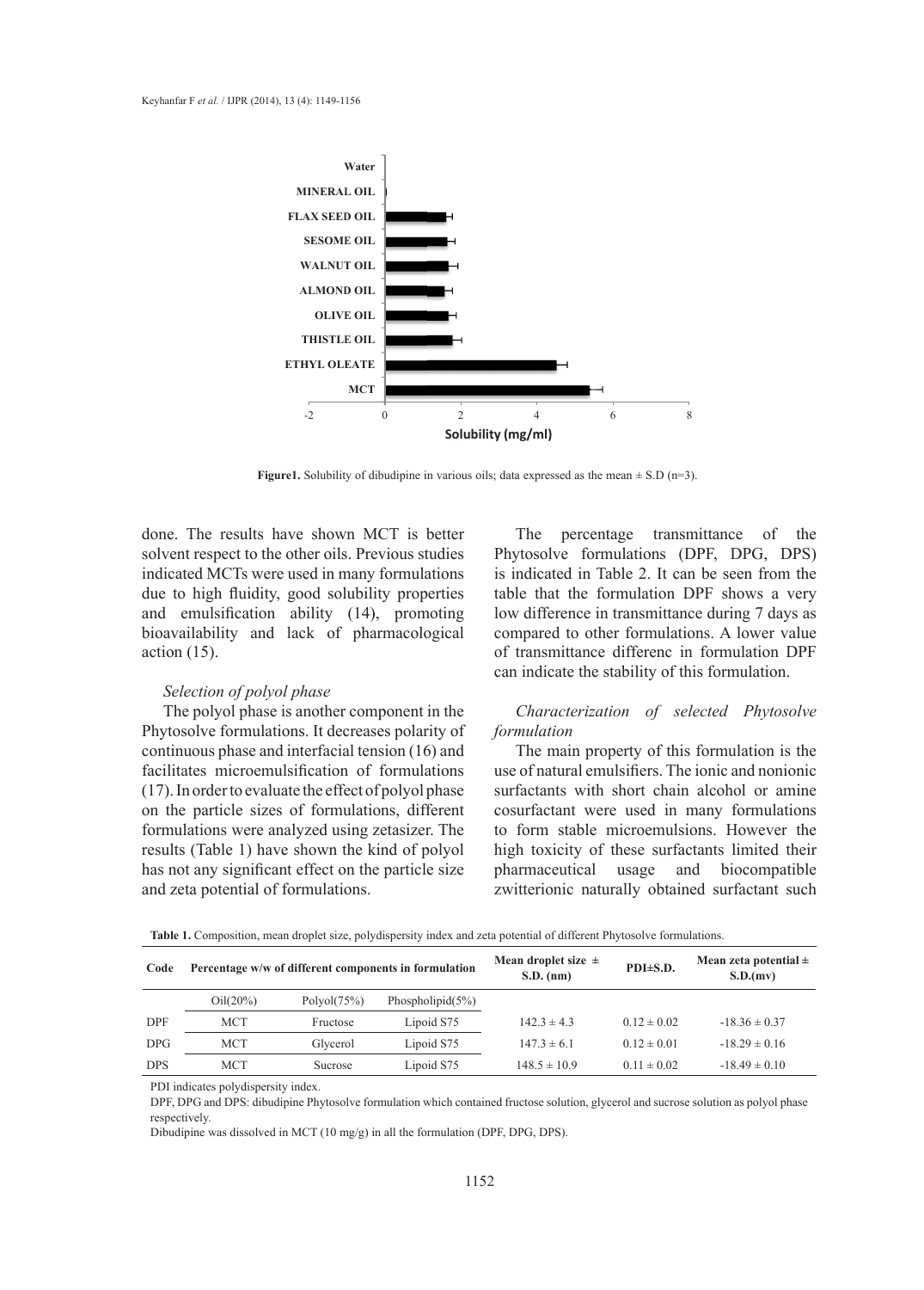

**Figure 2.** Transmission electron micrographs of the Dibudipine-containing Phytosolve. The scale bar represents a distance of 500 nm*.*

as lecithin were replaced with them in the new formulations (18).

The Phytosolve formulation containing fructose (DPF) which indicated smaller particle size and lower change in transmittance during storage was selected for the pharmacokinetic experiments. The selected formulation (DFP) was exposed to different fold of dilution (50, 100, 500 and 1000 times) with double distilled water. The results (no sign of separation and precipitation) demonstrated this formulation was able to mix with water in any ratio. The Phytosolve formulation was robust to dilution so it is expected that after dilution in Gastrointestinal (GI) fluid, dibudipine precipitation will not be occurred.

 On the other hand the formulation had small particle size ( $142.3 \pm 4.3$  nm) and poly dispersity index  $(0.12 \pm 0.02)$  which reflects the uniformity of particle diameter. In order to obtain small particle size, high energy input was needed. A probe sonicator was used in this study instead of high pressure homogenizer which used before. So the desired particle size (30-60 nm) was not achieved (10).

The zeta potential measurement is used to identify the surface charge of droplets. The zeta potential of Phytosolve was  $-18.36 \pm 0.37$  mv. The percentage transmittance of the optimized formulations was  $69.7 \pm 7.6$ . As shown in Figure 3, the morphology of droplets was spherical and their size was similar to the results obtained using zetasizer.

### *HPLC analysis*

The extraction of dibudipine from the plasma samples was carried out using a liquid-liquid extraction procedure with three different solvents: ethyl acetate, ethyl ether and dichloromethane. Extraction recovery was higher with dichloromethane when compared with other organic solvents hence it was used as extraction solvent. Representative chromatograms of the blank plasma**,** a plasma spiked with 10 ng/mL (LLOQ) of dibudipine and 400 ng/mL of internal standard (mebudipine)

**Table 2.** The percent transmittance of dibudipine Phytosolve formulations at 630 nm.

| <b>Phytosolve Code</b> | %Trancmittance after 30 min | %Transmittance after 7 days | <b>Transmittance difference</b> |
|------------------------|-----------------------------|-----------------------------|---------------------------------|
| <b>DPF</b>             | $69.7 \pm 7.6$              | $65.4 \pm 9.2$              | 4.3                             |
| <b>DPS</b>             | $61.0 \pm 9.0$              | $69.3 \pm 10.0$             | $-8.3$                          |
| DPG                    | $58.6 \pm 9.5$              | $50.3 \pm 10.5$             | 83                              |

Data expressed as the mean  $\pm$  S.D (n=3).

DPF, DPS and DPG: dibudipine Phytosolve formulation which contained fructose solution, sucrose solution and glycerol as polyol phase respectively.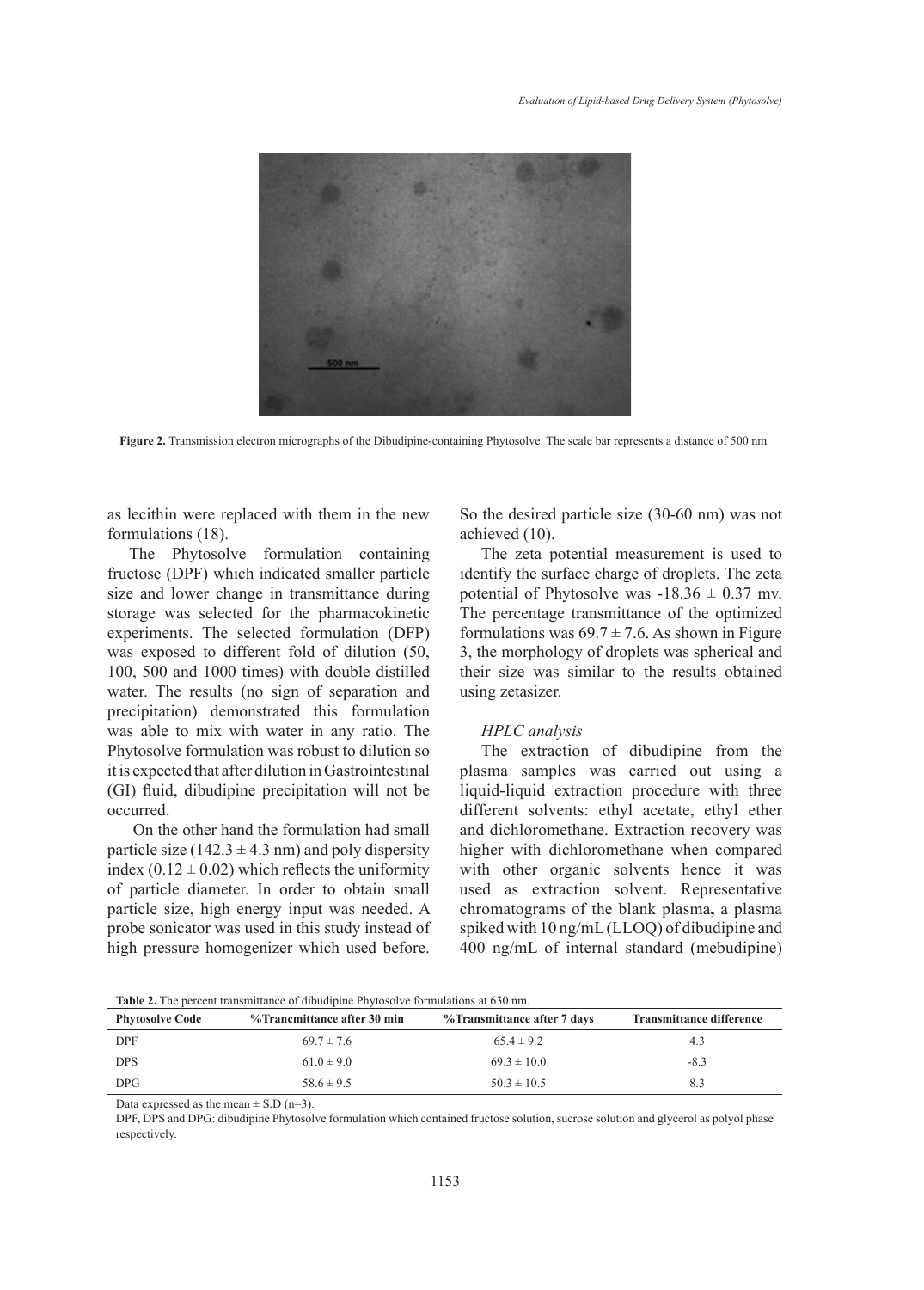

**Figure 3.** Overlay chromatograms of (A) blank rat plasma, (B) rat plasma spiked with dibudipine (LLOQ) and IS (400 ng/mL) and (C) rat plasma sample after oral administration of 10 mg/Kg dibudipine .

and a plasma after oral administration of dibudipine are presented in Figure 3. No interfering peaks from endogenous compounds are observed at the retention times of analytes. Retention time of dibudipine was 22 min and for internal standard was 11.9 min.

The assay exhibited good linearity  $(r^2=0.9954)$ over the range of 10-1000 ng/mL for dibudipine. The lower limit of quantification was 10 ng/mL which is acceptable for pharmacokinetic studies. The coefficient of variation and error were less than 10% for all of intraday and interday validation (Table 3). The recovery of dibudipine was found to be over 80% indicating the ability of dichloromethane in extraction of the drug from plasma.

## *Pharmacokinetic study*

 The plasma concentration-time profiles of dibudipine after oral administration of Phytosolve, oily solution and suspension are illustrated in Figure 4. The pharmacokinetic parameters of dibudipine after oral administration of various formulations are summarized in Table 4. The Cmax,  $AUC_{0.6 h}$  and  $AUC_{0.∞}$  values of dibudipine Phytosolve were significantly (P < 0.001) higher than those obtained with oily solution and suspension but the Tmax was not significantly different between three

| <b>Table 3.</b> The precision and accuracy of dibudipine determination in rat plasma. |  |  |
|---------------------------------------------------------------------------------------|--|--|
|---------------------------------------------------------------------------------------|--|--|

| Sample concentration (ng/mL) | $10$ (LLOQ) <sup>a</sup> | $100$ (low)    | 500 (Medium)     | $1000$ (High)    |
|------------------------------|--------------------------|----------------|------------------|------------------|
| Intra-day( $n=5$ )           |                          |                |                  |                  |
| Mean $\pm$ S.D.              | $9.2 \pm 0.7$            | $91.4 \pm 4.1$ | $450.0 \pm 18.7$ | $940.0 \pm 41.8$ |
| $CV(%)^b$                    | 8.1                      | 4.5            | 4.15             | 4.4              |
| Error $(\%)^c$               | $-7.8$                   | $-7.6$         | $-10.0$          | $-6.0$           |
| Inter-day( $n=5$ )           |                          |                |                  |                  |
| $Mean \pm S.D.$              | $9.1 \pm 0.3$            | $90.8 \pm 2.9$ | $502.0 \pm 37.0$ | $920.0 \pm 25.5$ |
| CV(%)                        | 3.8                      | 3.2            | 7.3              | 2.7              |
| Error $(\% )$                | $-9.0$                   | $-9.2$         | 0.4              | $-8.0$           |

a LLOQ: lower limit of quantification

<sup>b</sup> Precision (at each concentration) was expressed as  $CV\% = (SD/m$ ean measured concentration) × 100

c Accuracy (at each concentration) was expressed as the Error%, which was calculated by dividing

The measured concentration minus the expected concentration to the expected concentration  $\times$  100.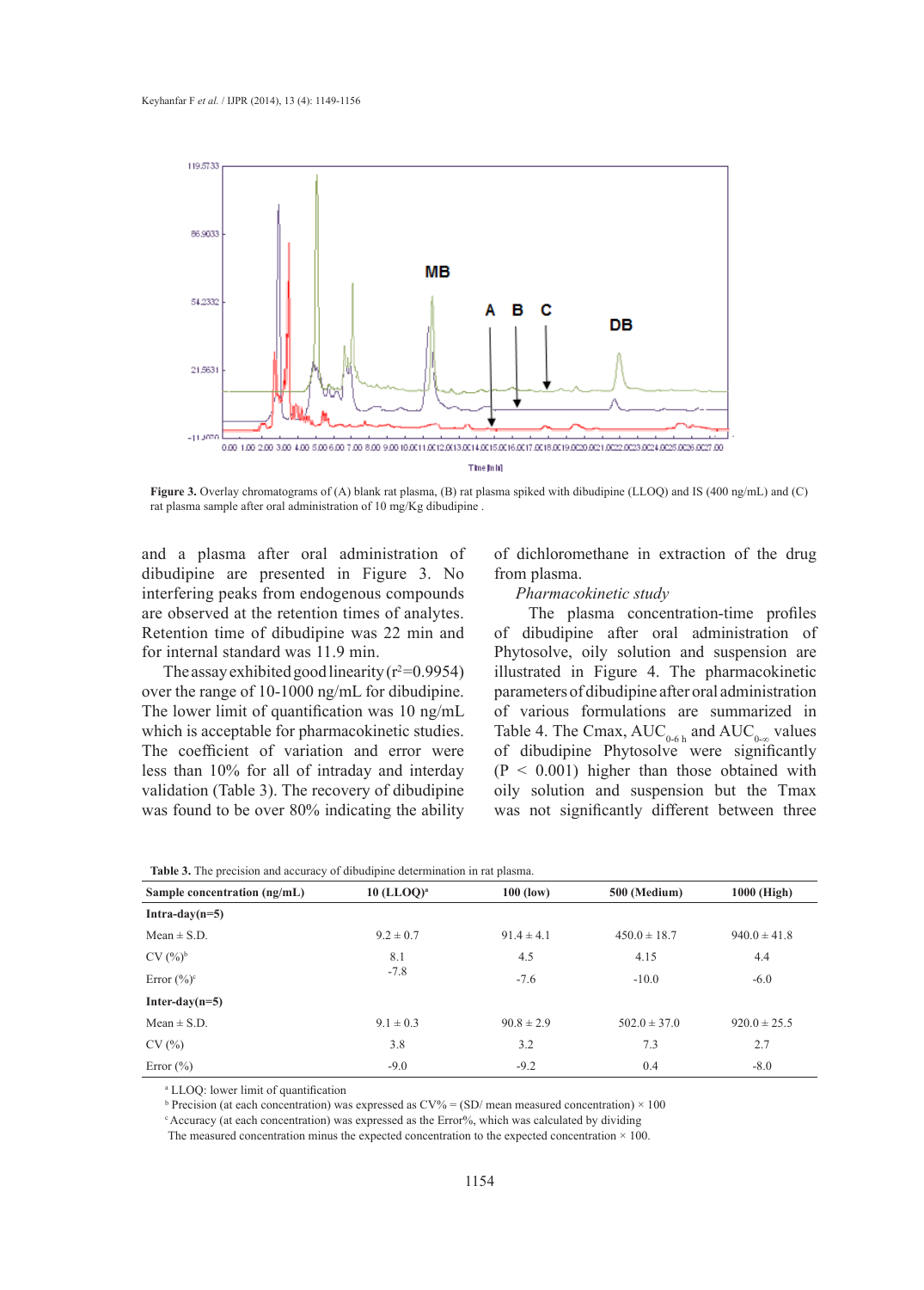

**Figure 4.** Drug-concentration time profiles of various dibudipine (DB) formulations after oral administration to rats. (n =6, dose=10 mg/Kg).

formulations. Dibudipine Phytosolve provided mean relative bioavailabilities of 170.4% and 211.2% as compared to dibudipine oily solution and suspension respectively.

The *in-vivo* study has shown plasma concentration time profile of dibudipine Phytosolve represented greater improvement of dibudipine bioavailability than oily solution and suspension. The previous study was indicated fivefold increase in bioavailability of Co Q10 and 10-fold in the case of vitamin E after administration of Phytosolve formulation in healthy volunteers (19). It was mentioned that phospholipids can act as a sorption promoter (19). Another study also have reported phospholipids<br>and particularly, phosphatidylcholine can and particularly, phosphatidylcholine can enhance lymphatic transport of halofantrine (20). Furthermore phospholipids can protect drug from decomposition by enzymes and bacterial destruction in the GI tract (21). The particle size plays a dominant role in the absorption of drugs in the GI tract. A Phytosolve particle size of approximately 150 nm may allow for efficient uptake in the intestine, particularly in the lymphoid sections of this tissue and therefore escapes from the first pass metabolism in the liver. The presence of phospholipids in this formulation besides small particle size which provide large interfacial area for drug absorption may be the possible causes of improvement bioavailability of dibudipine by Phytosolve.

#### **Conclusion**

The results of this study have shown Phytosolve formulation improved the oral

| <b>Pharmacokinetic parameters</b>    | <b>Suspension</b> | Oily solution    | <b>Phytosolve</b>              |
|--------------------------------------|-------------------|------------------|--------------------------------|
| $C_{\text{max}}(ng/mL)$              | $42.2 \pm 7.2$    | $60.1 \pm 6.3$   | $99.0 \pm 19.1$ <sup>ab</sup>  |
| $T_{max}(h)$                         | $1.00 \pm 0.31$   | $1.08 \pm 0.20$  | $1.16 \pm 0.25$                |
| $T_{1/2}(h)$                         | $4.45 \pm 1.21$   | $3.37 \pm 1.08$  | $3.21 \pm 0.64$                |
| $AUC_{0\rightarrow 6}$ (ng h/mL)     | $91.1 \pm 9.5$    | $126.7 \pm 10.2$ | $217.9 \pm 33.4^{ab}$          |
| $AUC_{0\rightarrow\infty}$ (ng h/mL) | $137.5 \pm 29.5$  | $170.4 \pm 11.7$ | $290.4 \pm 59.9$ <sup>ab</sup> |

**Table 4.** Pharmacokinetic parameters upon oral administration of various dibudipine formulations.

Data expressed as the mean  $\pm$  S.D., n=6

<sup>a</sup> Significantly higher ( $p < 0.001$ ) compared to dibudipine suspension.

 $\delta$  Significantly higher ( $p$  < 0.001) compared to dibudipine oily solution